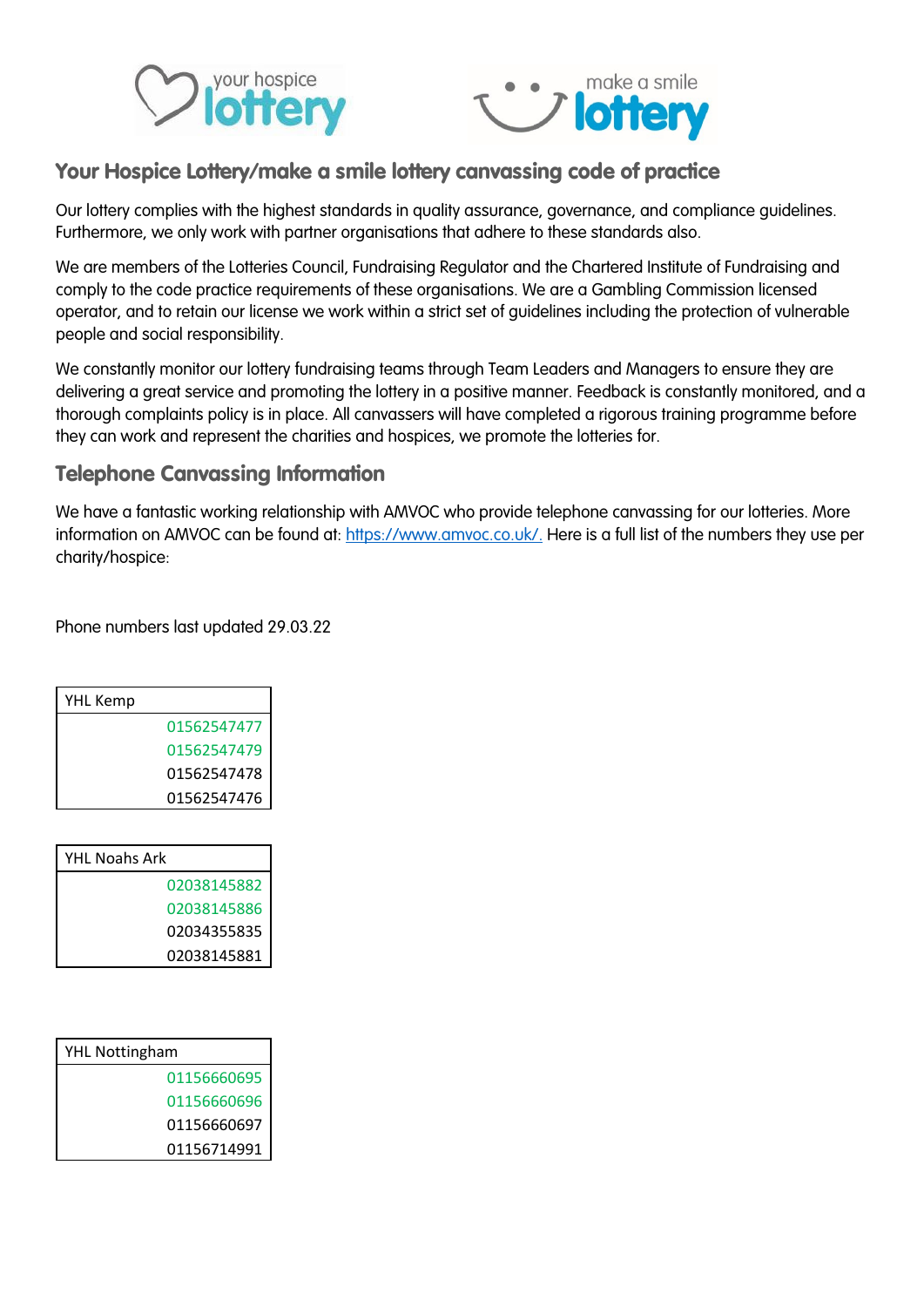| <b>YHL Cransley Hospice</b> |
|-----------------------------|
| 01536906634                 |
| 01536906632                 |
| 01536906633                 |
| 01536906631                 |
|                             |

| YHL John Taylor |             |
|-----------------|-------------|
|                 | 01213870892 |
|                 | 01213870893 |
|                 | 01213870896 |
|                 | 01213878638 |

| YHL St Helena |             |
|---------------|-------------|
|               | 01206699689 |
|               | 01206699699 |
|               | 01206580779 |
|               | 01206580803 |

| <b>YHL Halton Haven</b> |
|-------------------------|
| 01925938710             |
| 01925938711             |
| 01928249311             |
| 01928249312             |

| <b>YHL Bedford Day Care</b> |
|-----------------------------|
| 01908983340                 |
| 01908983344                 |
| 01908732396                 |
| 01908732397                 |

| <b>YHL Cynthia Spencer</b> |
|----------------------------|
| 01908983345                |
| 01908983347                |
| 01604552598                |
| 01604552603                |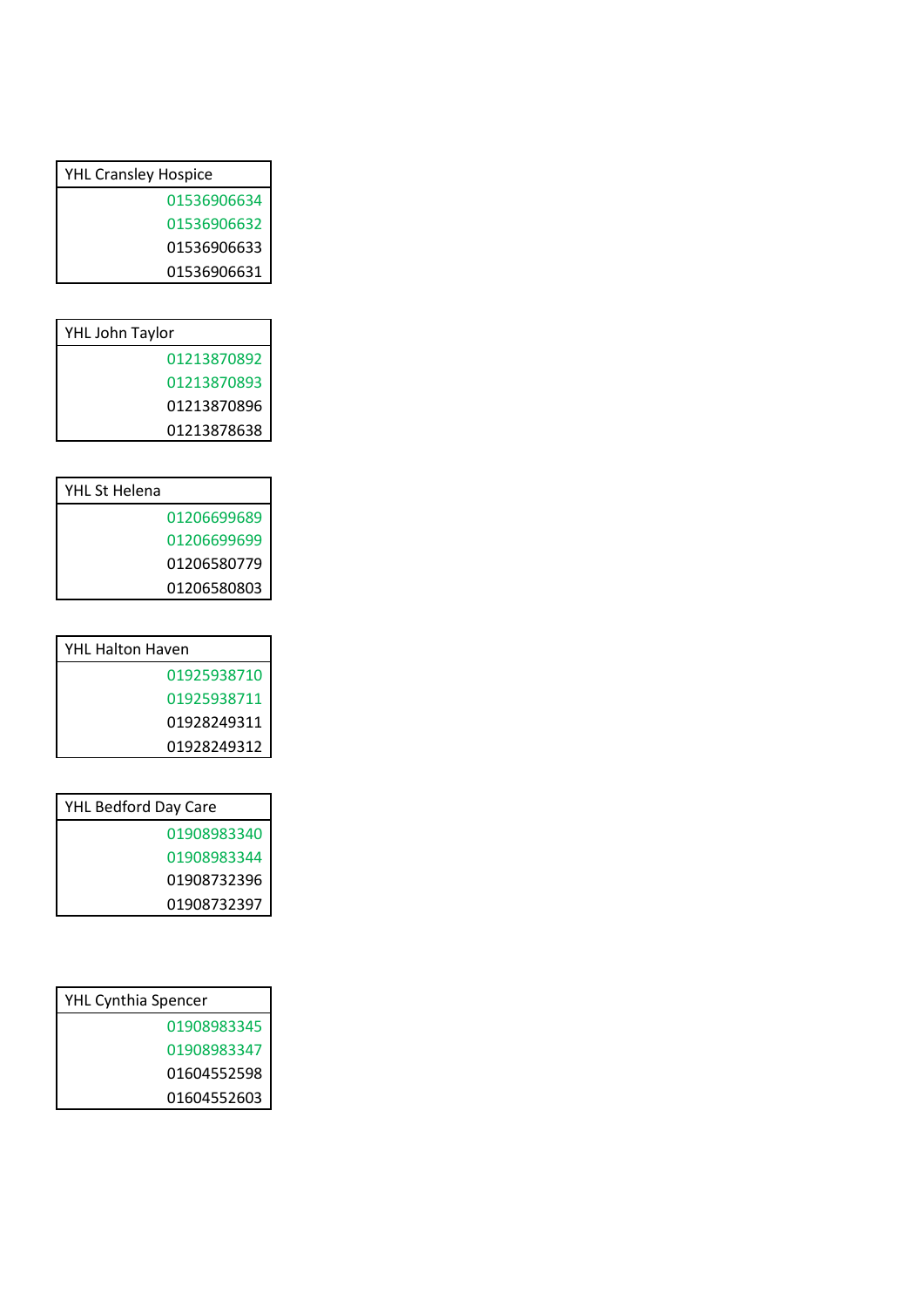| <b>YHL Arthur Rank</b> |
|------------------------|
| 01223857569            |
| 01223857969            |
| 01223857567            |
| 01223857568            |
|                        |

| <b>YHL East Coast</b> |
|-----------------------|
| 01723335746           |
| 01723335747           |
| 01723338990           |
| 01723338994           |

| YHL ZP Liverpool |  |
|------------------|--|
| 01512034078      |  |
| 01512034094      |  |
| 01512034253      |  |
| 01512034261      |  |

| <b>YHL ZP Coventry</b> |             |
|------------------------|-------------|
|                        | 02045244763 |
|                        | 02045494994 |
|                        | 02045494992 |
|                        | 02045494993 |

| YHL ZP Middlesbrough |             |
|----------------------|-------------|
|                      | 01642045791 |
|                      | 01642045793 |
|                      | 01642045799 |
|                      | 01642045800 |